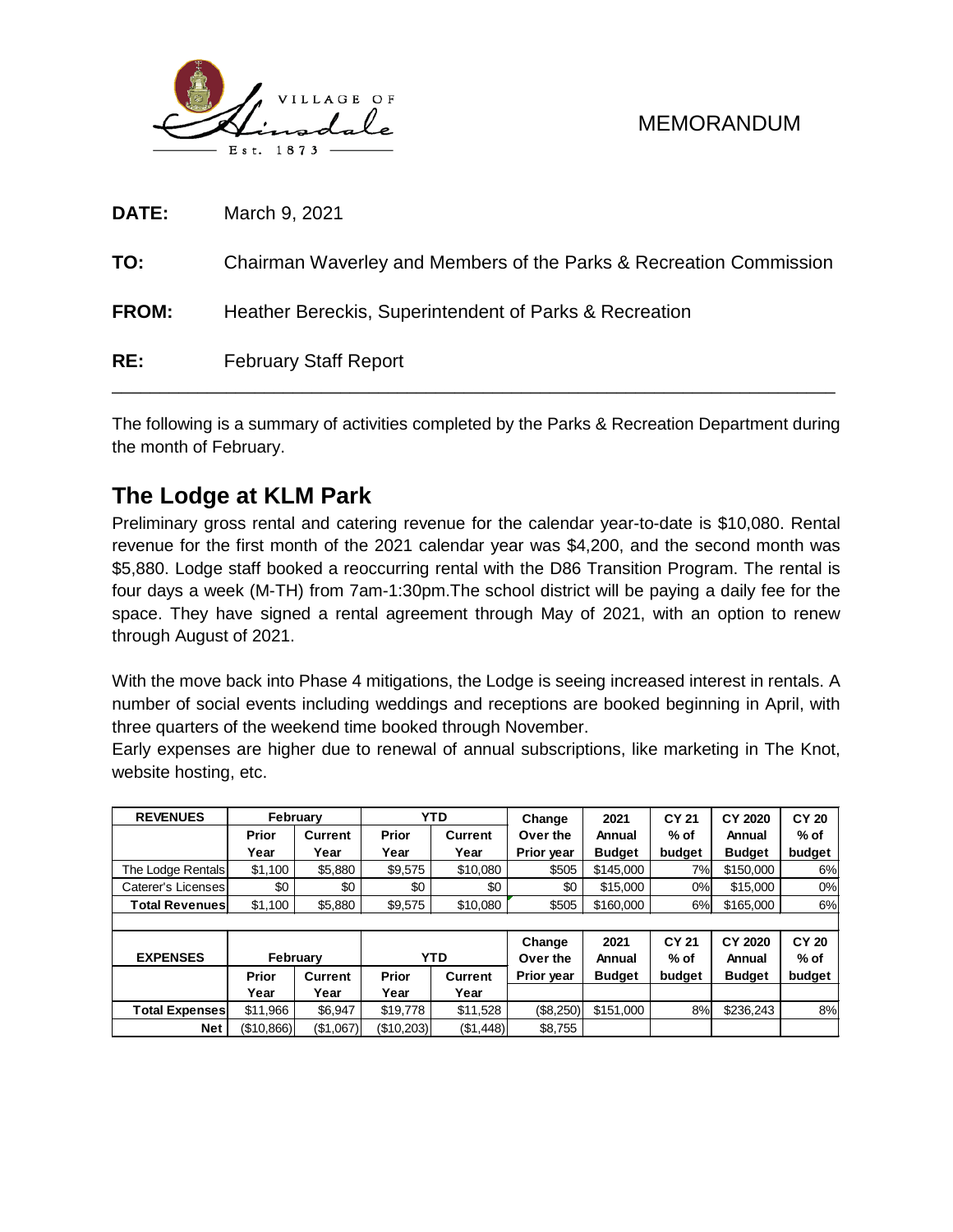

| The Lodge Gross Monthly Revenues |    |           |                       |         |            |         |            |           |         |        |         |          |
|----------------------------------|----|-----------|-----------------------|---------|------------|---------|------------|-----------|---------|--------|---------|----------|
| Month                            |    |           | 2016/17 FY 2017/18 FY |         | 2018/19 FY |         | 2019/20 FY |           | 2020 CY |        | 2021 CY |          |
| May                              | \$ | 12,200    | \$                    | 9,725   | \$         | 13,675  | \$         | 16,744    | \$      |        |         |          |
| June                             | \$ | 22,845    | \$                    | 12,495  | \$         | 23,045  | \$         | 17,494    | \$      |        |         |          |
| July                             | \$ | 12,550    | \$                    | 15,000  | \$         | 16,874  | Ś          | 17,466    | \$      | 2,625  |         |          |
| August                           | \$ | 11,500    | \$                    | 18,555  | \$         | 15,205  | \$         | 17,395    | \$      | 2,000  |         |          |
| September                        | \$ | 12,645    | \$                    | 15,410  | \$         | 27,860  | \$         | 13,980    | \$      | 4,860  |         |          |
| October                          | \$ | 21,045    | \$                    | 15,180  | \$         | 12,770  | \$         | 24,085    | \$      | 7,140  |         |          |
| November                         | \$ | 6,700     | \$                    | 12,500  | \$         | 13,450  | \$         | 13,365    | \$      | 5,880  |         |          |
| December                         | \$ | 13,457    | \$                    | 8,125   | \$         | 9,125   | Ś          | 14,774    | \$      | 4,620  |         |          |
| January                          | \$ | 4,624     | \$                    | 18,089  | \$         | 6,855   |            |           | \$      | 8,475  | \$      | 4,200    |
| February                         | \$ | 4,550     | \$                    | 2,495   | \$         | 1,725   |            |           | \$      | 1,100  | \$      | 5,880    |
| March                            | \$ | 5,944     | \$                    | 8,045   | \$         | 9,804   |            |           | \$      | 500    |         |          |
| April                            | \$ | 4,300     | \$                    | 7,482   | \$         | 2,700   |            |           | \$      |        |         |          |
| total                            |    | \$132,360 | Ś                     | 143,101 | Ś          | 153,088 |            | \$135,303 | \$      | 37,200 |         | \$10,080 |

The graph below shows the past three years of Lodge revenue and the upcoming year's projections. Future projections are based on what is currently booked. Also included is a graph indicating the number of monthly reservations. Typically, events are booked 6-18 months in advance of the rentals; however, if there are vacancies, staff will accept reservations within 5 days of an event. These tracking devices are update monthly.

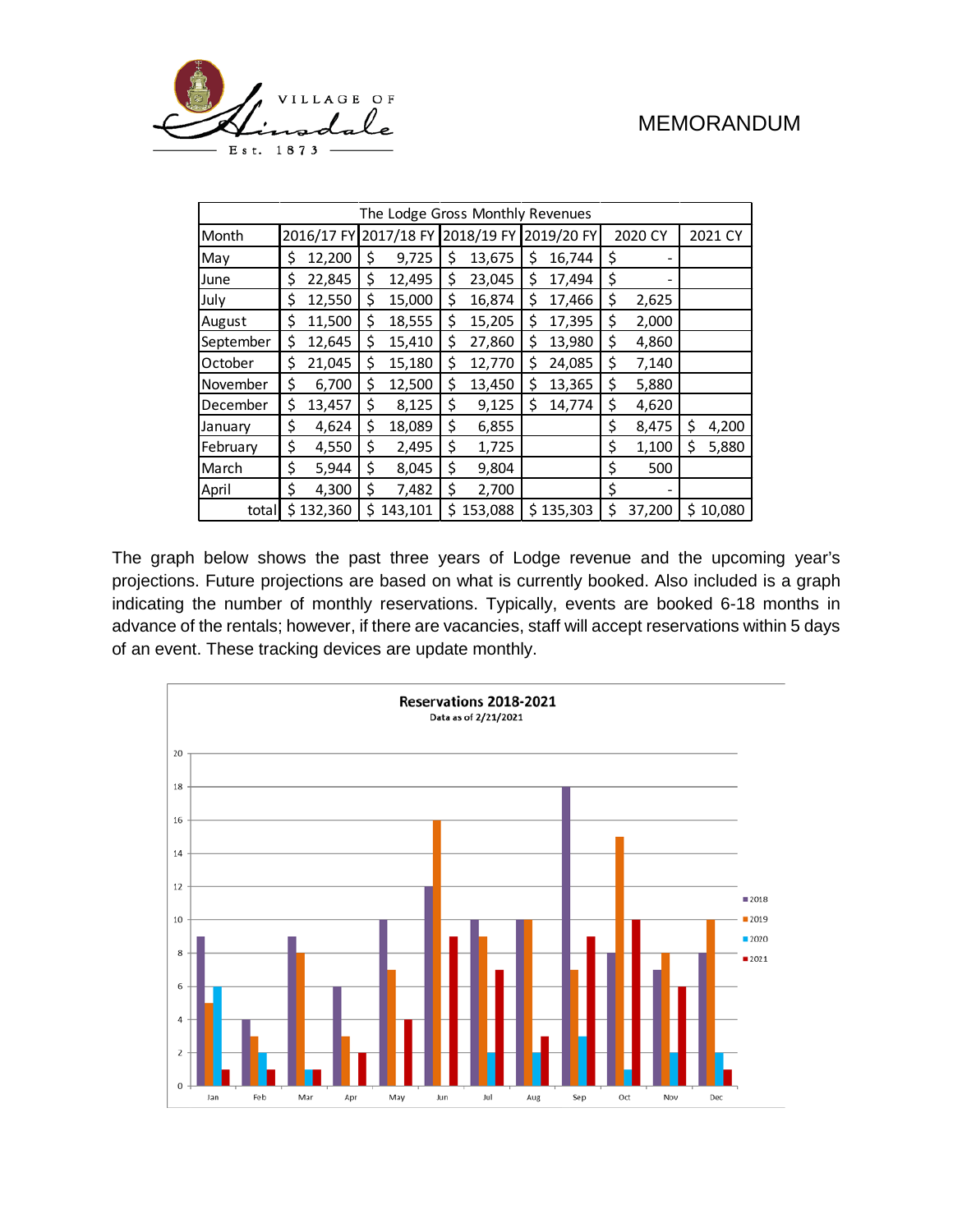



The P&R Commission approved a new preferred caterer and single use vendor fee plan at the January 2021 commission meeting. This plan charges a base rate of \$250 for preferred vendors annually, and \$250 per event held at the Lodge. Single use vendors will be charged \$500 per event. Vendor renewal letters were sent to caterers in February.

## **Upcoming Brochure & Activities**

The winter/spring brochure was released digitally on November 30, and registration began December 7. Postcards were delivered to all Hinsdale households during the week of November 30 - December 4. With the return to Phase 4 mitigations, indoor programming has resumed. Staff is currently compiling the summer brochure. This brochure will be released in mid-April, both digitally and in print.

Staff recently released a monthly parks & recreation e-newsletter. The newsletter will keep subscribers informed on current parks & recreation events, programs, registration deadlines, facilities, donation opportunities, and any other important announcements. There are also fun sections highlighting parks, staff, and at home activities for families to complete. The newsletter is sent out on the first of the month, every month.